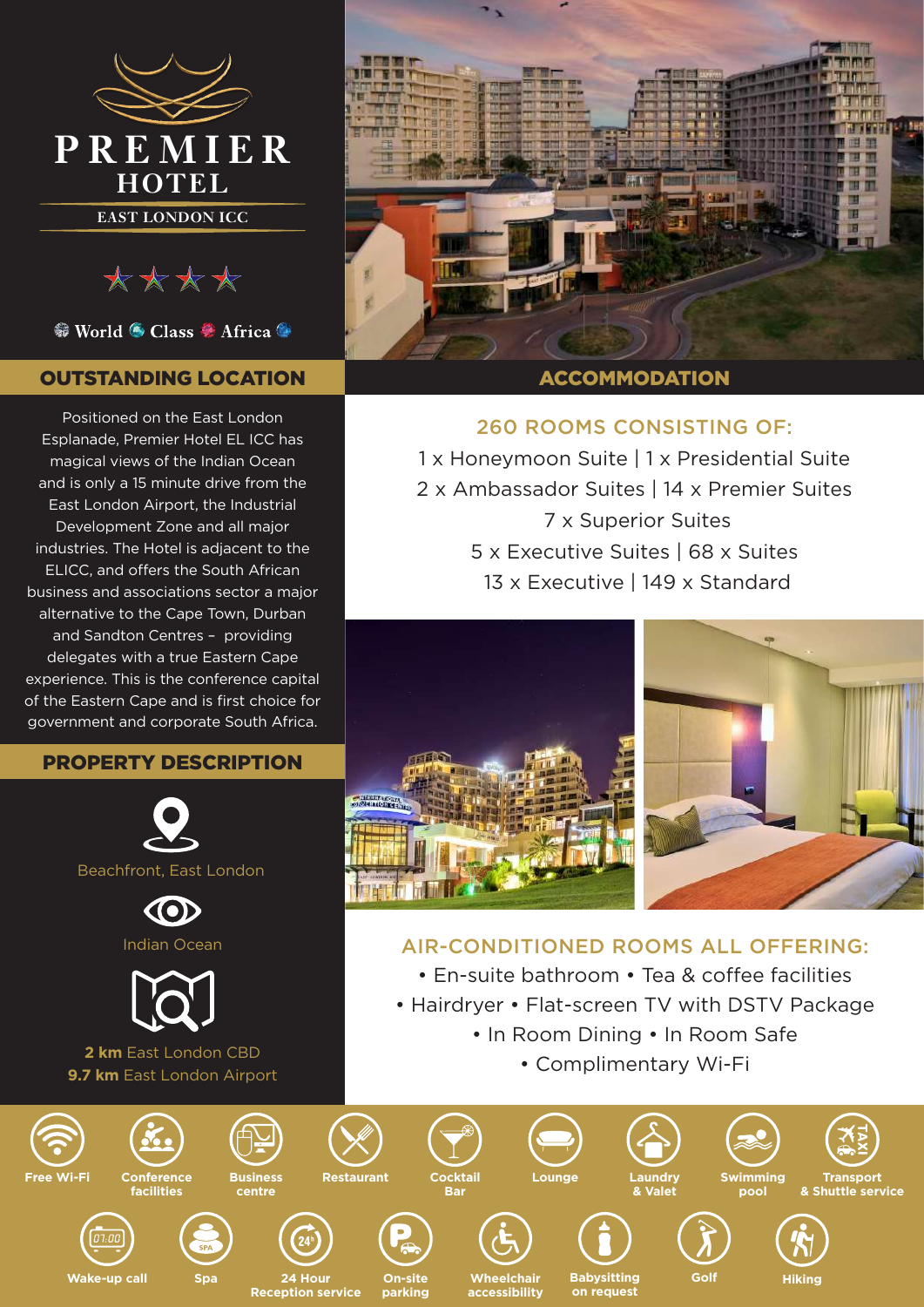

#### LEISURE FACILITIES AND ATTRACTIONS

The Premier Hotel EL ICC is conveniently located on the East London Esplanade with direct access to two bathing beaches, the Orient and Eastern Beach, city centre, East London Golf Club which has hosted many SA Opens, sporting stadiums. Other attractions include Premier Resort Mpongo Private Game Reserve, aquarium, eco-walks, hiking trails, shopping and the East London Museum. The iconic Nahoon Reef, reputably one of the finest surfing destinations in South Africa, is a close drive away.

## CONFERENCE AND SPECIAL EVENT EXPERIENCES

Premier Hotel EL ICC offers 2 boardrooms the perfect venue for the smaller, more intimate meetings featuring beautiful sea views. The adjacent, award-winning ELICC features a 580-seater auditorium, exhibition hall, six multi-functional conference rooms, executive boardrooms, restaurants and bars. The various conference rooms are designed for conferencing, conventions and trade shows, and are able to accommodate up to 1 500 delegates, whereas the exhibition hall can accommodate up to 2 100 delegates. As the official accommodation partner of the ELICC, the two adjoining Premier hotels are the obvious choice. The contemporary hotel provides a wide range of luxurious accommodation provided in 260 rooms over 14 floors with expansive sea views. With 149 Standard Rooms ranging from King, Queen, Double or Twin beds, 13 Executive Rooms, a full range of Suites from Executive, Superior and Premier to Ambassador, Presidential and Honeymoon, all budgets and requirements are catered for. For the weary traveller, Premier Hotel EL ICC has an ideal solution for all your relaxation needs to unwind and recharge in the hotel. While taking in the beautiful ocean views, let one of our experienced staff show you what rest and relaxation is all about with a range of treatments on offer.